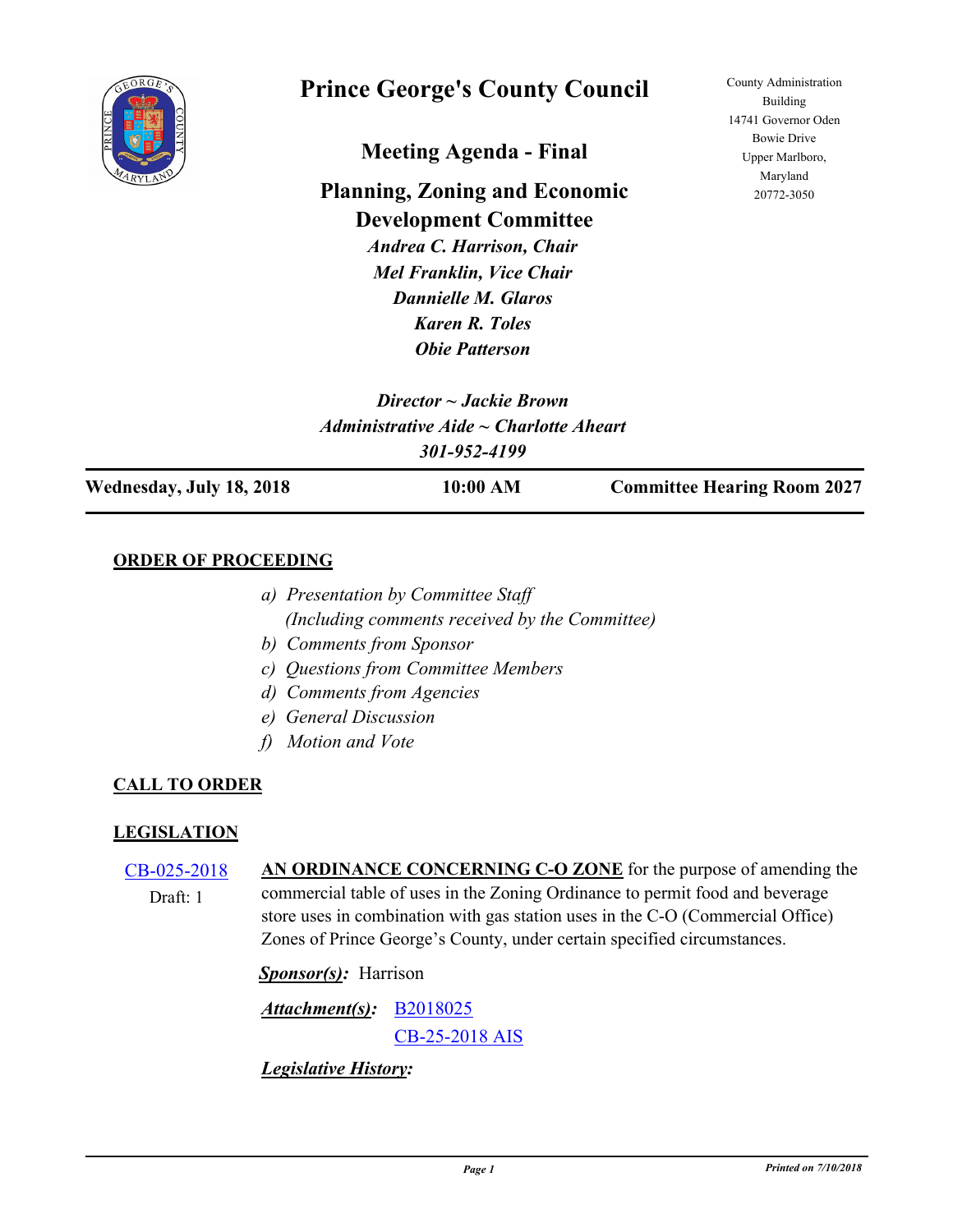|                         | 6/5/18                                                                                                                                                                                                                                                                                                                                                | County Council                 | presented and referred to the<br>Planning, Zoning and Economic<br><b>Development Committee</b> |  |  |  |
|-------------------------|-------------------------------------------------------------------------------------------------------------------------------------------------------------------------------------------------------------------------------------------------------------------------------------------------------------------------------------------------------|--------------------------------|------------------------------------------------------------------------------------------------|--|--|--|
| CB-027-2018<br>Draft: 1 | AN ORDINANCE CONCERNING COMPREHENSIVE DESIGN ZONES -<br><b>SPECIFIC DESIGN PLANS - PROCEDURES</b> for the purpose of amending the<br>Zoning Ordinance to authorize the administrative approval of certain limited, minor<br>revisions and limited departures from design standard requirements for specific<br>design plans by the Planning Director. |                                |                                                                                                |  |  |  |
|                         | <b>Sponsor(s):</b> Davis and Franklin                                                                                                                                                                                                                                                                                                                 |                                |                                                                                                |  |  |  |
|                         |                                                                                                                                                                                                                                                                                                                                                       | <b>Attachment(s): B2018027</b> |                                                                                                |  |  |  |
|                         |                                                                                                                                                                                                                                                                                                                                                       | CB-27-2018 AIS                 |                                                                                                |  |  |  |
|                         |                                                                                                                                                                                                                                                                                                                                                       | <b>Legislative History:</b>    |                                                                                                |  |  |  |
|                         | 6/19/18                                                                                                                                                                                                                                                                                                                                               | County Council                 | presented and referred to the<br>Planning, Zoning and Economic<br><b>Development Committee</b> |  |  |  |
| CB-028-2018             | AN ORDINANCE CONCERNING R-R ZONE for the purpose of amending the                                                                                                                                                                                                                                                                                      |                                |                                                                                                |  |  |  |
| Draft: 1                | residential table of uses in the Zoning Ordinance to permit certain residential<br>townhouse dwelling unit uses within the R-R (Rural Residential) Zones of Prince<br>George's County, subject to specified circumstances.<br><b>Sponsor(s):</b> Patterson                                                                                            |                                |                                                                                                |  |  |  |
|                         |                                                                                                                                                                                                                                                                                                                                                       |                                |                                                                                                |  |  |  |
|                         | <u>Attachment(s)</u> :                                                                                                                                                                                                                                                                                                                                | B <sub>2018028</sub>           |                                                                                                |  |  |  |
|                         |                                                                                                                                                                                                                                                                                                                                                       | CB-28-2018 AIS                 |                                                                                                |  |  |  |
|                         | <b>Legislative History:</b>                                                                                                                                                                                                                                                                                                                           |                                |                                                                                                |  |  |  |
|                         | 6/19/18                                                                                                                                                                                                                                                                                                                                               | County Council                 | presented and referred to the<br>Planning, Zoning and Economic<br><b>Development Committee</b> |  |  |  |
| CB-046-2018             | AN ORDINANCE CONCERNING I-2 ZONE for the purpose of permitting                                                                                                                                                                                                                                                                                        |                                |                                                                                                |  |  |  |
| Draft: 1                | Concrete recycling facility uses in the I-2 (Heavy Industrial) Zones of Prince<br>George's County, under certain specified circumstances.                                                                                                                                                                                                             |                                |                                                                                                |  |  |  |
|                         | Sponsor(s): Franklin                                                                                                                                                                                                                                                                                                                                  |                                |                                                                                                |  |  |  |
|                         | Attachment(s):                                                                                                                                                                                                                                                                                                                                        | <b>B2018046</b>                |                                                                                                |  |  |  |
|                         |                                                                                                                                                                                                                                                                                                                                                       | CB-46-2018 AIS                 |                                                                                                |  |  |  |
|                         | <b>Legislative History:</b>                                                                                                                                                                                                                                                                                                                           |                                |                                                                                                |  |  |  |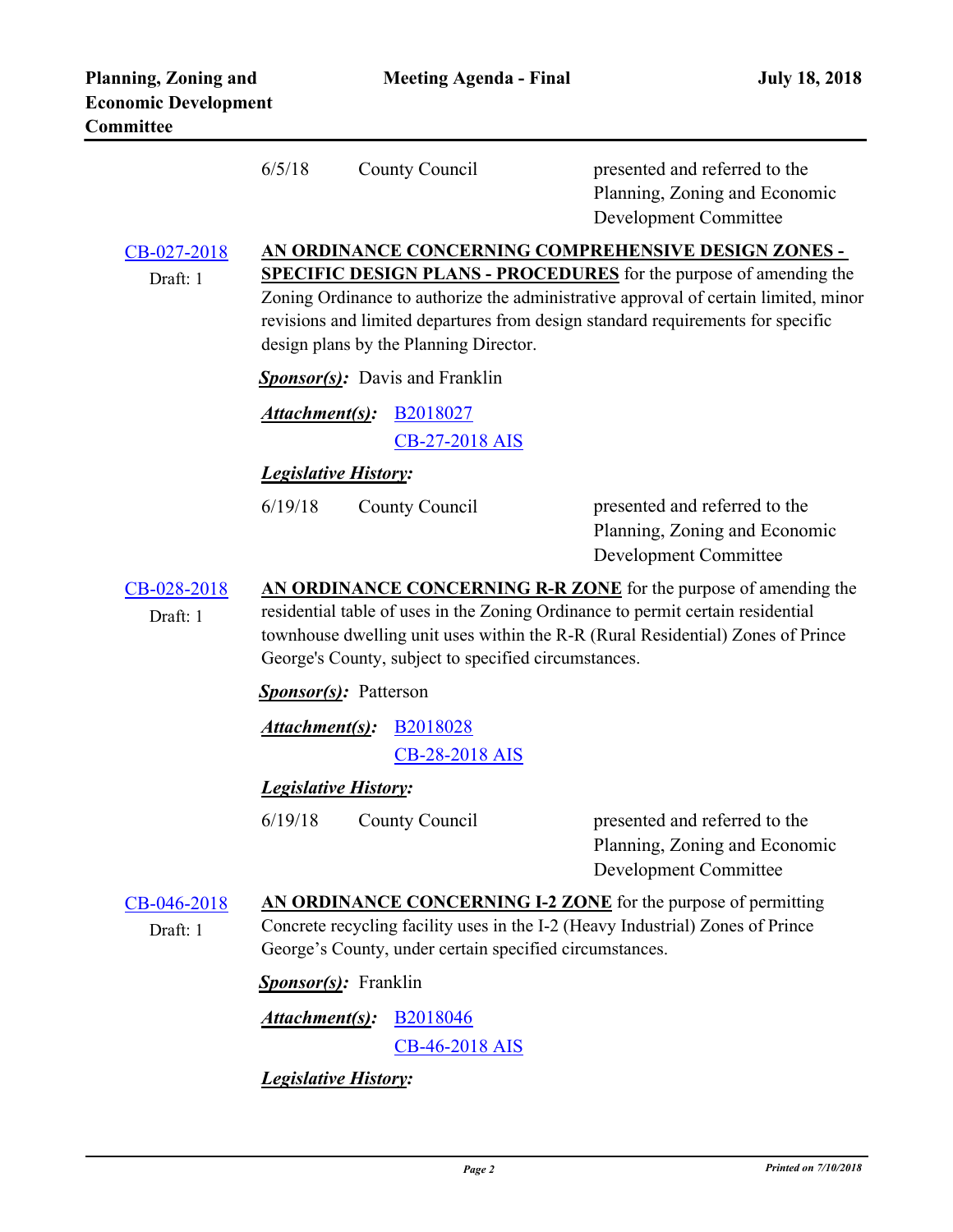|                                                                                                                                                                                              | 7/2/18                                                                                                                                                                                                                                                    | County Council                | presented and referred to the<br>Planning, Zoning and Economic<br>Development Committee        |  |  |
|----------------------------------------------------------------------------------------------------------------------------------------------------------------------------------------------|-----------------------------------------------------------------------------------------------------------------------------------------------------------------------------------------------------------------------------------------------------------|-------------------------------|------------------------------------------------------------------------------------------------|--|--|
| CB-047-2018<br>Draft: 1                                                                                                                                                                      | AN ORDINANCE CONCERNING I-2 ZONE for the purpose of permitting<br>Concrete batching or cement mixing plant uses in the I-2 (Heavy Industrial) Zones<br>of Prince George's County, under certain specified circumstances.                                  |                               |                                                                                                |  |  |
|                                                                                                                                                                                              |                                                                                                                                                                                                                                                           | <b>Sponsor(s):</b> Franklin   |                                                                                                |  |  |
|                                                                                                                                                                                              | Attachment(s):                                                                                                                                                                                                                                            | B2018047                      |                                                                                                |  |  |
|                                                                                                                                                                                              |                                                                                                                                                                                                                                                           | CB-47-2018 AIS                |                                                                                                |  |  |
|                                                                                                                                                                                              | <b>Legislative History:</b>                                                                                                                                                                                                                               |                               |                                                                                                |  |  |
|                                                                                                                                                                                              | 7/2/18                                                                                                                                                                                                                                                    | County Council                | presented and referred to the<br>Planning, Zoning and Economic<br><b>Development Committee</b> |  |  |
| CB-048-2018<br>Draft: 1                                                                                                                                                                      | AN ORDINANCE CONCERNING C-M ZONE for the purpose of permitting<br>certain Vehicle, mobile home, or camping trailer sales lots in the C-M<br>(Commercial Miscellaneous) Zones of Prince George's County, subject to<br>specified development requirements. |                               |                                                                                                |  |  |
|                                                                                                                                                                                              |                                                                                                                                                                                                                                                           | <b>Sponsor(s)</b> : Patterson |                                                                                                |  |  |
|                                                                                                                                                                                              | Attachment(s):                                                                                                                                                                                                                                            | <b>B2018048</b>               |                                                                                                |  |  |
|                                                                                                                                                                                              | CB-48-2018 AIS                                                                                                                                                                                                                                            |                               |                                                                                                |  |  |
|                                                                                                                                                                                              | <b>Legislative History:</b>                                                                                                                                                                                                                               |                               |                                                                                                |  |  |
|                                                                                                                                                                                              | 7/2/18                                                                                                                                                                                                                                                    | County Council                | presented and referred to the<br>Planning, Zoning and Economic<br><b>Development Committee</b> |  |  |
| AN ORDINANCE CONCERNING M-X-T ZONE for the purpose of extending<br>CB-049-2018<br>the time for abrogation of certain provisions of Section 27-547(b) of the Zoning<br>Draft: 1<br>Ordinance. |                                                                                                                                                                                                                                                           |                               |                                                                                                |  |  |
|                                                                                                                                                                                              | <b>Sponsor(s):</b> Davis                                                                                                                                                                                                                                  |                               |                                                                                                |  |  |
|                                                                                                                                                                                              | Attachment(s):                                                                                                                                                                                                                                            | B2018049<br>CB-49-2018 AIS    |                                                                                                |  |  |
|                                                                                                                                                                                              | <b>Legislative History:</b>                                                                                                                                                                                                                               |                               |                                                                                                |  |  |
|                                                                                                                                                                                              | 7/2/18                                                                                                                                                                                                                                                    | County Council                | introduced and referred                                                                        |  |  |
|                                                                                                                                                                                              | 7/2/18                                                                                                                                                                                                                                                    | County Council                | Clerk directed to expedite scheduling<br>of public hearing                                     |  |  |